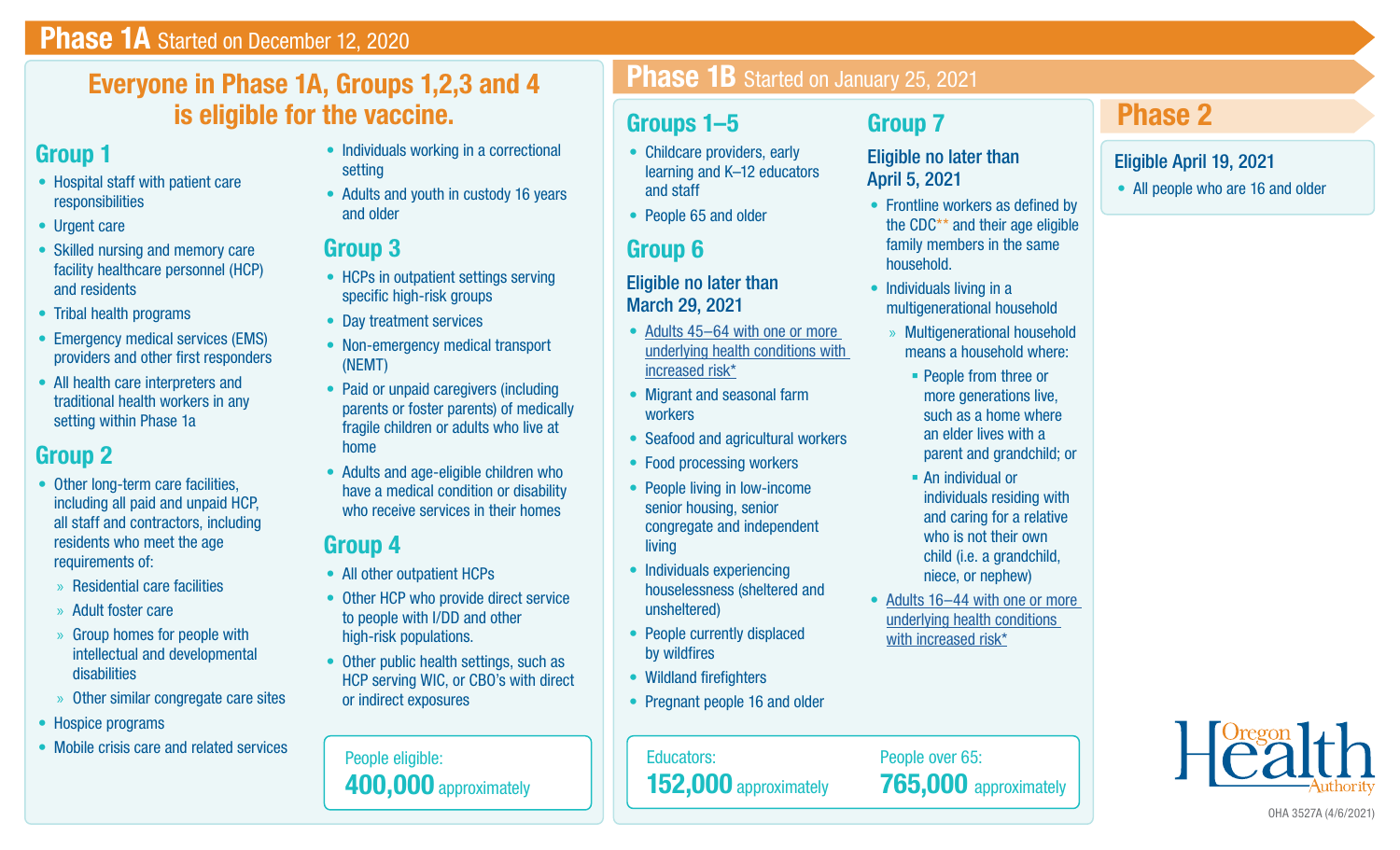### Frontline workers include people who work in these industries:

- A frontline worker is someone who has a job that puts the individual at higher risk for contracting COVID-19 because of:
	- » Regular close contact with others outside of their household (less than six feet); and
	- » Routine (more than 15 minutes per person(s)) close contact with others outside of their household; and
	- » They cannot perform their job duties from home or another setting that limits the close or routine contact with others outside of their household.

#### These include† :

- Vaccine manufacturing, and manufacturing of therapeutics, devices, supplies, or personal protective equipment
- Other food and agriculture not included in Phase 1b, Group 6, including ranching, beverage manufacturing, nurseries, garden centers, farm supply stores, veterinary services, fishing and hunting, forestry
- Grocery stores and retail (any) stores, including food markets, pharmacies, convenience stores, retail clothing and specialty stores
- Community colleges, colleges, universities, vocational rehabilitation, trade and professional schools and related educational support services, administration of education programs
- U.S. Postal Service
- Public transit, including rural, interurban and urban bus and rail operators, school and employee bus transportation, special needs transportation
- Manufacturing, including wood, paper, petroleum, coal, asphalt, roofing, chemical, plastics, metal, industrial machinery, computers, electronics, transportation, cabinet and countertops, medical equipment, repair and maintenance, industrial design services
- Transportation and logistics for any industry included in Phase 1b, including air, rail, water, truck, taxi, limousine, charter bus, other transit and ground passenger transportation, driving schools, wholesalers, warehousing, storage and delivery services, packaging and labeling, motor vehicle and parts dealers, electronic shopping and parts dealers, transportation rental and leasing, and repair and maintenance, related services
- Food service, including restaurants and bars, commissaries, community food service
- Energy, including utilities, oil and gas extraction, mining, gas stations, fuel dealers, fuel delivery, environmental consulting, utilities
- Water and wastewater, solid waste management and recycling, including utilities
- Housing, including construction, contractors, real estate, community housing services, affordable housing programs, traveler accommodations, commercial accommodations, interior design, architectural, engineering and related services.
- Information technology and communications, including software publishing, telecommunications, data processing, hosting and related services, internet publishing and broadcasting and web search portals, computer system design and related services, consumer electronics repair and maintenance, communication equipment repair and maintenance
- News media, including broadcasting and publishing, newsstands
- Child day care services not included in Phase 1b, groups 1-4, including day camps and afterschool activities.
- Public health, including scientific and technical consulting, research and development, administration
- Health care and related services not included in Phase 1a, including services for elderly and persons with disabilities, other individual and family services, funeral homes and funeral services, cemeteries and crematories
- Public safety not included in Phase 1a, including, including civil engineering, waste management and remediation services, human services and social services, such as child protective services
- Finance, including banks, credit intermediation, credit bureaus, securities, commodities contracts, financial investments and related activities, accounting, tax preparation, payroll services, company management,
- Legal, including courts staff, judges, attorneys, court reporting, parole and probation offices
- Government, including employees and contractors performing services or business for the public, and elected officials, libraries
- State of Oregon legislative and executive branch as specified by the Department of Administrative Services (DAS)
- Other: Investigation and security services, zoos and botanical gardens, nature parks and similar institutions, amusement and recreation industries, appliance repair and maintenance, personal and household goods repair and maintenance, pet care, drying cleaning and laundry services, religious organizations, private household services (e.g. in-home child care, housecleaning, in-home repair), administration of conservation programs